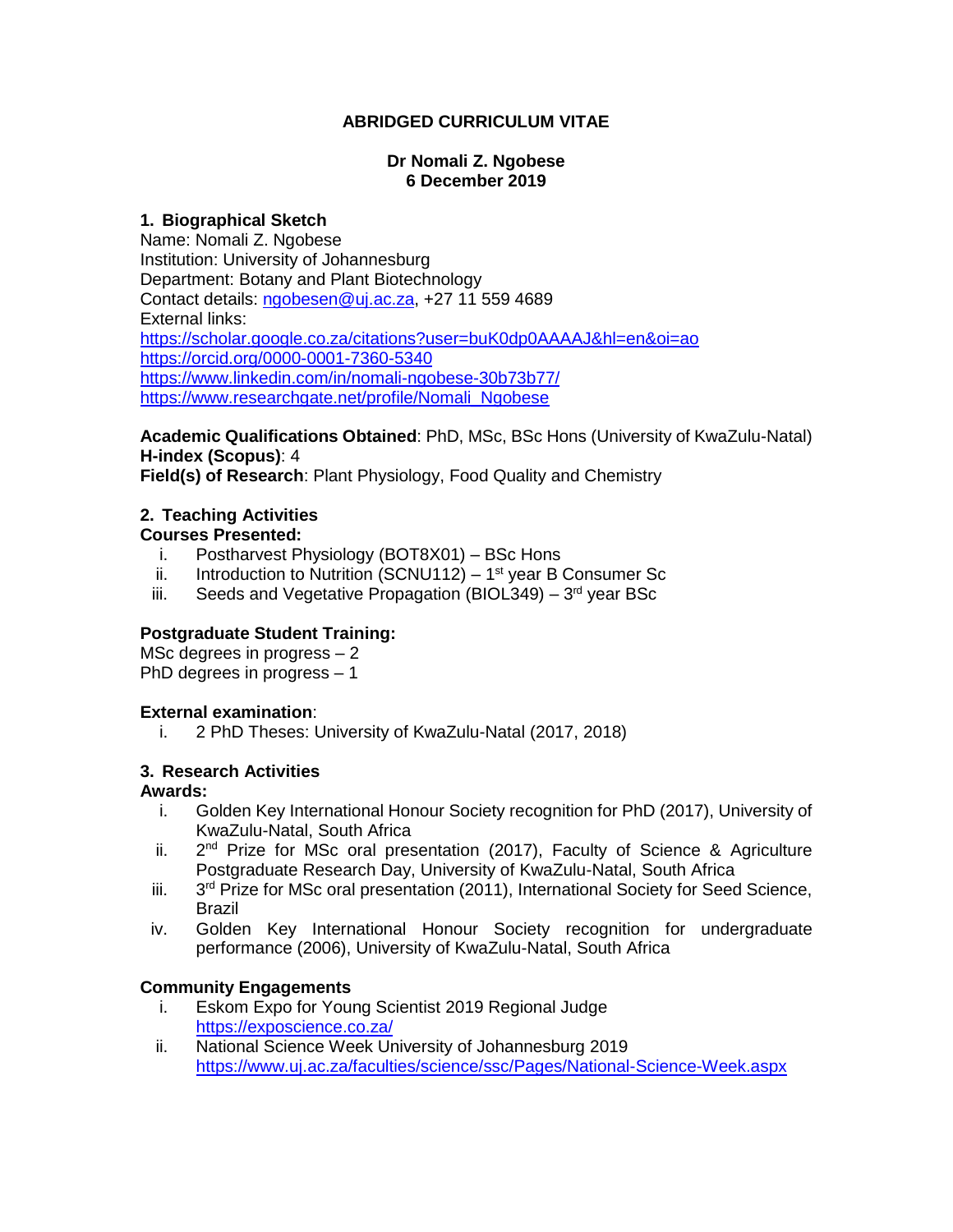## **Research Grants:**

- i. South African Department of Science and Technology-National Research Foundation Research Development Grants for New Generation of Academics Programme Scholars (2019–2020)
- ii. University of Johannesburg Faculty of Science Research Committee Funding (2019-2020)

## **Professional Memberships and Societies:**

- i. International Society for Horticultural Science
- ii. South African Association for Food Science and Technology
- iii. Mentoring Network for African Women in Academia
- iv. South African Association of Botanists

## **Selected Publications (last five years):**

## **Peer-reviewed Journal Articles**

- i. Olusanya, RN, Kolanisi, U, van Onselen, A, **Ngobese, NZ** and Siwela, M (**2019**). Nutritional composition and consumer acceptability of *Moringa oleifera* leaf powder (MOLP)-supplemented *mahewu*. South African Journal of Botany. [Doi.org/10.1016/j.sajb.2019.04.022](https://www.sciencedirect.com/science/article/pii/S0254629918321094)
- ii. **Ngobese, NZ** and Workneh, TS (**2018**). Potato (*Solanum tuberosum* L.) nutritional changes associated with French fry processing: Comparison of low-temperature long-time and high-temperature short-time blanching and frying treatments. [LWT -](https://link.springer.com/article/10.1007/s13197-017-2495-x) [Food Science and Technology 97: 448–455.](https://link.springer.com/article/10.1007/s13197-017-2495-x)
- iii. **Ngobese, NZ**, Wokadala, OC, Du Plessis, B, Da Silva, LS, Hall, A, Lepule, SP, Penter, M, Ngcobo, MEK and Swart, HC (**2018**). Physicochemical and morphological properties of a small granule legume starch with atypical properties from wild mango (*Cordyla africana* L.) seeds: A comparison to maize, pea and kidney bean starch. Starch – [Stärke 70\(11-12\): 1700345.](https://onlinelibrary.wiley.com/doi/abs/10.1002/star.201700345)
- iv. **Ngobese, NZ**, Workneh, TS and Siwela, M (**2017**). Effect of low-temperature longtime and high-temperature short-time blanching and frying treatments on the French fry quality of six Irish potato cultivars. [Journal of Food Science and](https://link.springer.com/article/10.1007/s13197-017-2495-x)  [Technology-Mysore 54\(2\): 507–517.](https://link.springer.com/article/10.1007/s13197-017-2495-x)
- v. **Ngobese, NZ**, Workneh, TS, Alimi, BA and Tesfay, S (**2017**). Nutrient composition and starch characteristics of eight European potato cultivars cultivated in South Africa. [Journal of Food Composition and Analysis 55:1–11.](https://www.sciencedirect.com/science/article/pii/S0889157516301922)
- vi. **Ngobese, NZ** and Workneh, TS (**2017**). Development of the frozen French fry industry in South Africa. [American Journal of Potato Research 94:1–13.](https://link.springer.com/article/10.1007/s12230-016-9548-y)

# **Conference Presentations**

- i. **Ngobese, NZ**, Naidoo, M and Workneh, TS (**2019**). Yield and tuber quality performance of nine European potato (*Solanum tuberosum* L.) cultivars in South Africa: a pilot study.  $1<sup>st</sup>$  Conference of Food, Nutrition Security and Agriculture, Cairo, Egypt, 1–3 December
- ii. Gumbo, N and **Ngobese, NZ** (**2019**). Effect of S-carvone and 1,4 DMN on the sprouting patterns of South African seed potato cultivars. 1<sup>st</sup> Conference of Food, Nutrition Security and Agriculture, Cairo, Egypt, 1–3 December
- iii. Fakade, A, Motsa, N, Naidoo, D and **Ngobese, NZ** (**2019**). Effect of macadamia husk compost on growth and physiological performance of two *Amaranthus* cultivars. 1st Conference of Food, Nutrition Security and Agriculture, Cairo, Egypt, 1–3 December